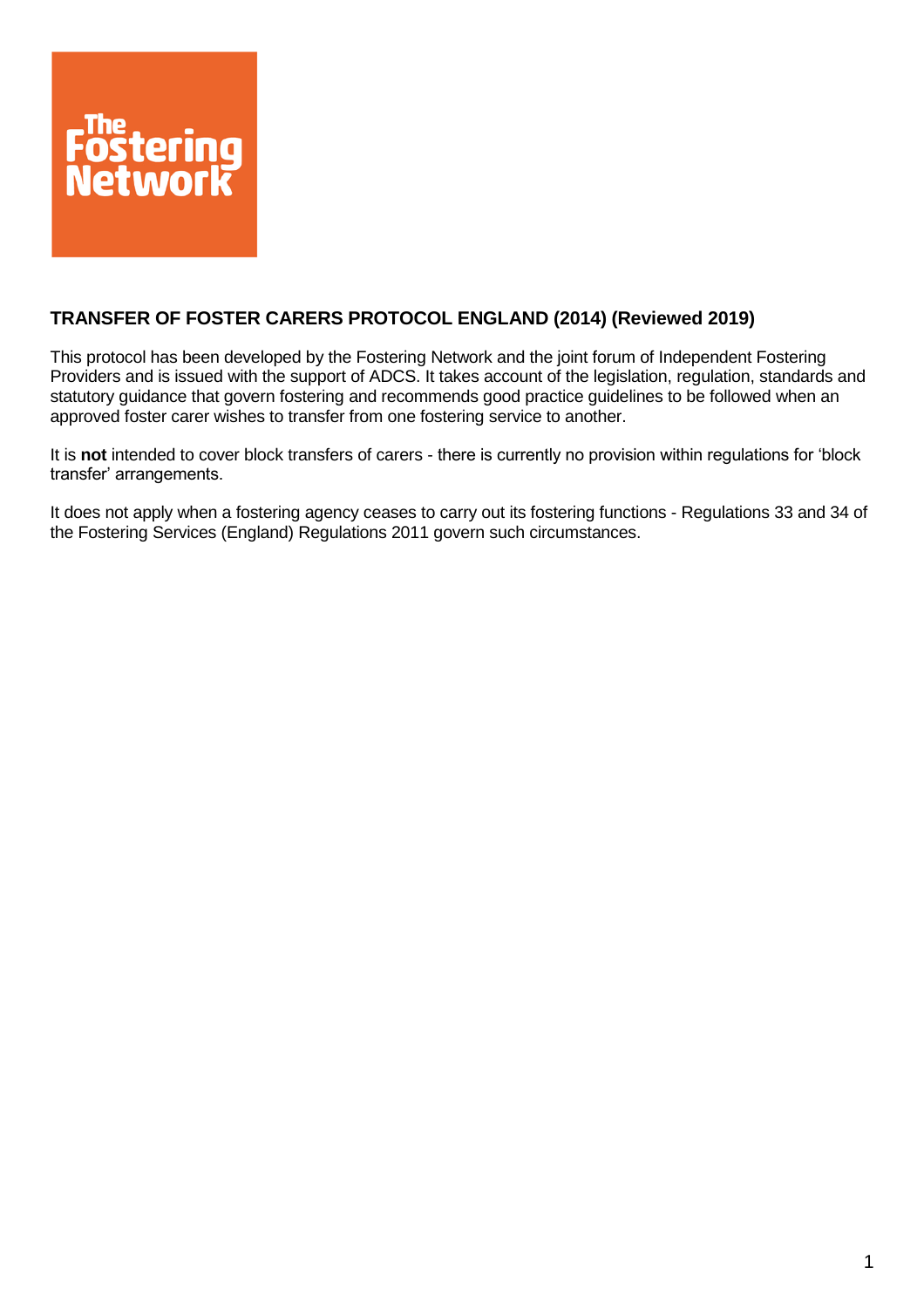## **1. Principles**

1.1 The protocol recognises the principles of child care legislation and seeks to ensure that safeguarding the welfare of children is at the core of fostering policy and practice. It recognises that the welfare of any child in placement is paramount.

1.2 Consideration will be given to the views of the child, and where applicable the views of parent(s) and other relevant parties.

1.3 It must be ensured that children in placement are guarded against unplanned moves and/or moves which are not in their best interests.

1.4 Foster carers have the right to freedom of movement between fostering services.

1.5 All fostering services should be committed to the active recruitment of people new to fostering.

1.6 Fostering Services and Independent Fostering Agencies will comply with all relevant legislation, regulation, standards and statutory guidance.

### **2. Aims of this protocol**

2.1 To promote high standards of practice within and between agencies.

2.2 To ensure continuity of care for children in placement during any transfer of foster carers between fostering services.

2.3 To ensure consideration of the child's care plan throughout the transfer process.

2.4 To minimise the length of time taken in the transfer process.

- 2.5 To provide a framework for the negotiation of the financial implications of the transfer between fostering services.
- 2.6 To ensure that where permanence is the plan for a child there is no undue pressure on foster carers to transfer to another fostering service provider.

### **3. Recruitment of existing foster carers**

3.1 Fostering services should not approach individual foster carers with a view to recruiting them without the knowledge of their current fostering service. Nor should a fostering service begin an assessment on foster carers who have approached them with a view to transferring from another service without the knowledge of that service.

3.2 It is recognised that there will be circumstances when it is appropriate for foster carers to have initial discussions with a new fostering service before agreeing to begin an assessment and before the foster carer informs their current fostering service.

3.3 All parties, Local authorities, foster carers and independent fostering agencies have a shared responsibility to implement the child's care plan. Before foster carers are approached to explore the possibility of their application for a legal order in respect of a child which would mean that they no longer fostered that child (e.g. Residence, Special Guardianship and Adoption) the current fostering service must be informed and if such an application is to be discussed at a review of a child's care plan, the fostering service should be invited to attend the meeting.

3.4 Foster carers should not be required to change fostering service in order to secure agreement to a plan for a child e.g. long-term foster care.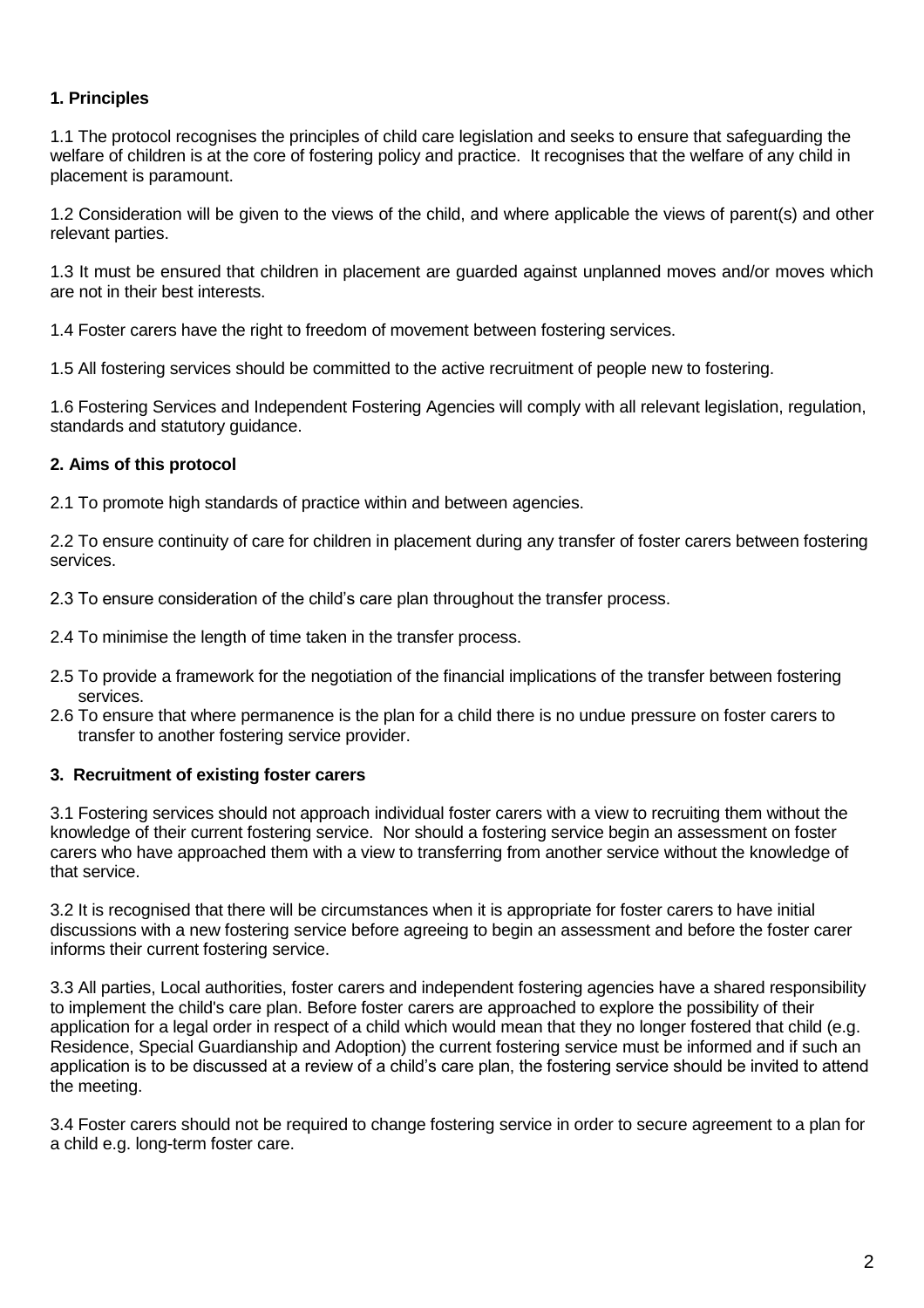## **4. Procedure where there is no child in placement**

4.1 The foster carer should inform their current fostering service in writing that they are considering a move to another fostering service. It is recognised that there will be circumstances when it is appropriate for foster carers to have initial discussions with a new fostering service before the foster carer informs their current fostering service.

4.2 The recruiting fostering service may begin an assessment once notification has been received by the current service.

4.3 Once the assessment has been completed and the recruiting service informs the foster carer that they intend to seek their approval as a foster carer through the panel and decision maker, the foster carer should give written notice of resignation to their current service.

4.4. A foster carer cannot be approved by more than one fostering service at the same time, and so they must not be approved by the fostering service to which they are transferring before the date that their previous approval ends. The fostering regulations state that an approval will be terminated 28 days from a written notice of resignation being received from a foster carer (The Fostering Services (England) Regulations 2011, Reg 28 (13)) Once submitted written notice of resignation automatically takes effect after 28 days and cannot be rescinded.

4.5 To ensure that the date the resignation is received by the current service, and thus the date of termination of the current registration, is known by all parties, it is recommended that the foster carer submits their resignation to their current service, either by hand or by a recorded signed for postal service.

4.6 The recruiting service must ensure that they do not approve the foster carer before the date upon which the resignation takes effect. The termination of the foster carer's approval takes place automatically 28 days following the receipt of the written notice of resignation and requires no action by the current agency, or their panel, to take effect. It is recommended good practice for the current service to conduct an exit interview, where appropriate, and for the information from this to be presented to the service's panel for information and monitoring purposes.

### **5. Procedure where a child is in placement**

5.1 Where there is a child (or children) in placement, foster carers must give written notice of their intention to consider moving to another agency both to the current service and to the placing authority/authorities.

5.2 Upon receipt of the written notice, the placing authority must inform the child's IRO of the intended change in placement provision [4.7 Volume 2, Care Planning, Placement and Case Review Statutory Guidance (2010)] and shall, within 28-days, convene a meeting of:

- The placing authority/authorities this may include commissioning/contracting officers as well as the children's social workers.
- The responsible authority.
- The current service.
- The recruiting service.
- The foster carer/s.

5.3 Where there is more than one placing authority, agreement should be reached on which authority will take responsibility for convening the meeting. Generally, the authority that has had children placed for the longest period with the foster carer will be considered the 'lead' authority. By agreement with the placing authorities, and when it is more convenient, the recruiting service may organise the meeting.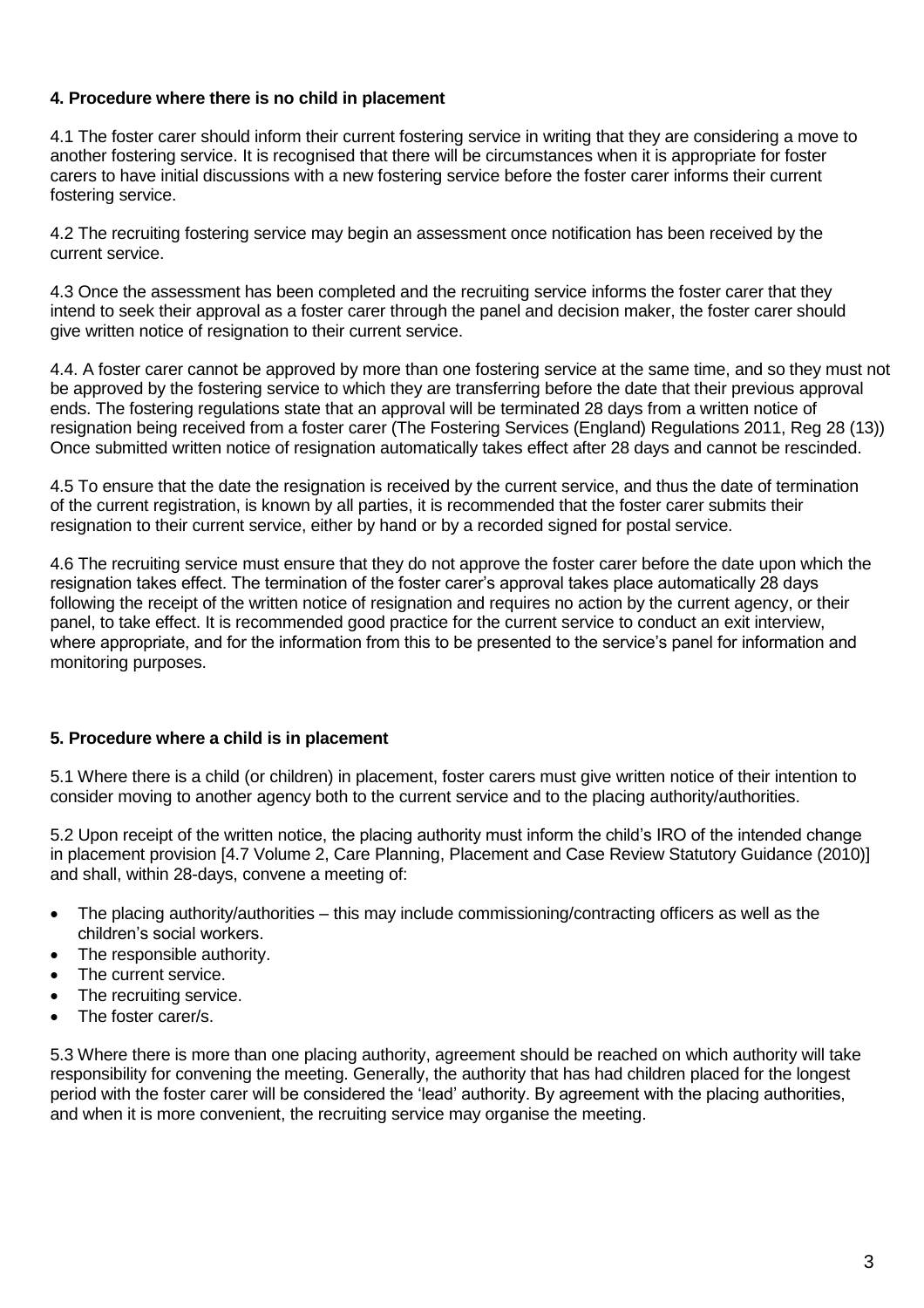5.4 The meeting will consider the following:

- Any decisions made during the child's latest Case Review, particularly in respect of whether it is in their best interests to continue in their current placement and how their care plan will continue to be followed. (It should be noted that Regulation 14 of the Care Planning, Placement and Case Review (England) Regulations 2010 requires that the responsible authority cannot terminate the current placement unless this has been considered by a case review).
- How the move of the foster carer to another service may affect each child in placement, including the potential loss of or changes in the relationships, activities and support services that a child has developed and/or established whilst in placement with the current agency.
- The particular support needs of the child and the foster carer and how they will be provided by the new service.
- The circumstances in which the recruiting service may use any other placement vacancy once the transfer has been completed.
- The arrangements for approval by the recruiting service and termination of the foster carer's approval by the current service. The arrangements should be co-ordinated to ensure continuity of approval, and that transfer is made on a mutually agreed date.
- Parallel arrangements for timing a transfer of responsibility for the payment of fees and allowances to the foster carer.
- The views of the child, parent and any other interested parties. (These views should be sought and represented by the placing authority).
- Where it is determined at a case review that the placement is not to continue, the arrangements to move the child/children to an alternative placement, including a time-frame for such a move will be clearly identified. The move should be completed within a timescale which is driven by the child's needs and care plan, but it is expected that this would normally be completed within three months unless there are exceptional circumstances which mean that this cannot be achieved. In these circumstances all parties should agree a revised timetable.
- A timetable for the approval of the foster carer by the recruiting service. The expectations are that assessment and training will take place and that they will be completed within two to four months of the meeting taking place. There will be occasions when this timescale cannot reasonably be adhered to. In such cases, all parties will be kept informed about developments and the anticipated time to completion.

5.5 The fostering panel should make its recommendation on the suitability of a prospective foster carer within eight months of receipt of their application. NMS 14.4 (England).

5.6 Once the fostering panel of the recruiting fostering service has made its recommendation and the service indicates that it is ready to approve the foster carer, the foster carer should submit their resignation to the current fostering service, as set out in paragraph 4.5 above. The decision maker of the recruiting service may state that they will approve the person as a foster carer on a specific date in the future, which could be planned to coincide with the termination of their existing approval at the expiry of the 28 days' notice period. It should be made clear that in the meantime the foster carer is not approved by the new provider. Alternatively, the decision maker may delay their decision until the date of the termination of their existing approval. This may not conform to the detail of the Fostering Services NMS 14.9 regarding timescales but still achieve the desired outcome that 'the fostering panel and decision maker make timely, quality and appropriate recommendations/decisions in line with the overriding objective to promote the welfare of child/ren in foster care'.

# **6. Sharing of information**

6.1 A foster carer's assessment report is the property of the service which produced it. However, foster carers have the right to almost all the information that is in the report under the provisions of the Data Protection Act 2018(DPA)(see revised Statutory Guidance Volume 4 Fostering Services on the assessment and approval of foster carers July 2013); the General Data Protection Regulation (GDPR) 2018 states that references deemed confidential will not be made accessible even via the medium of a subject access request unless consent is given.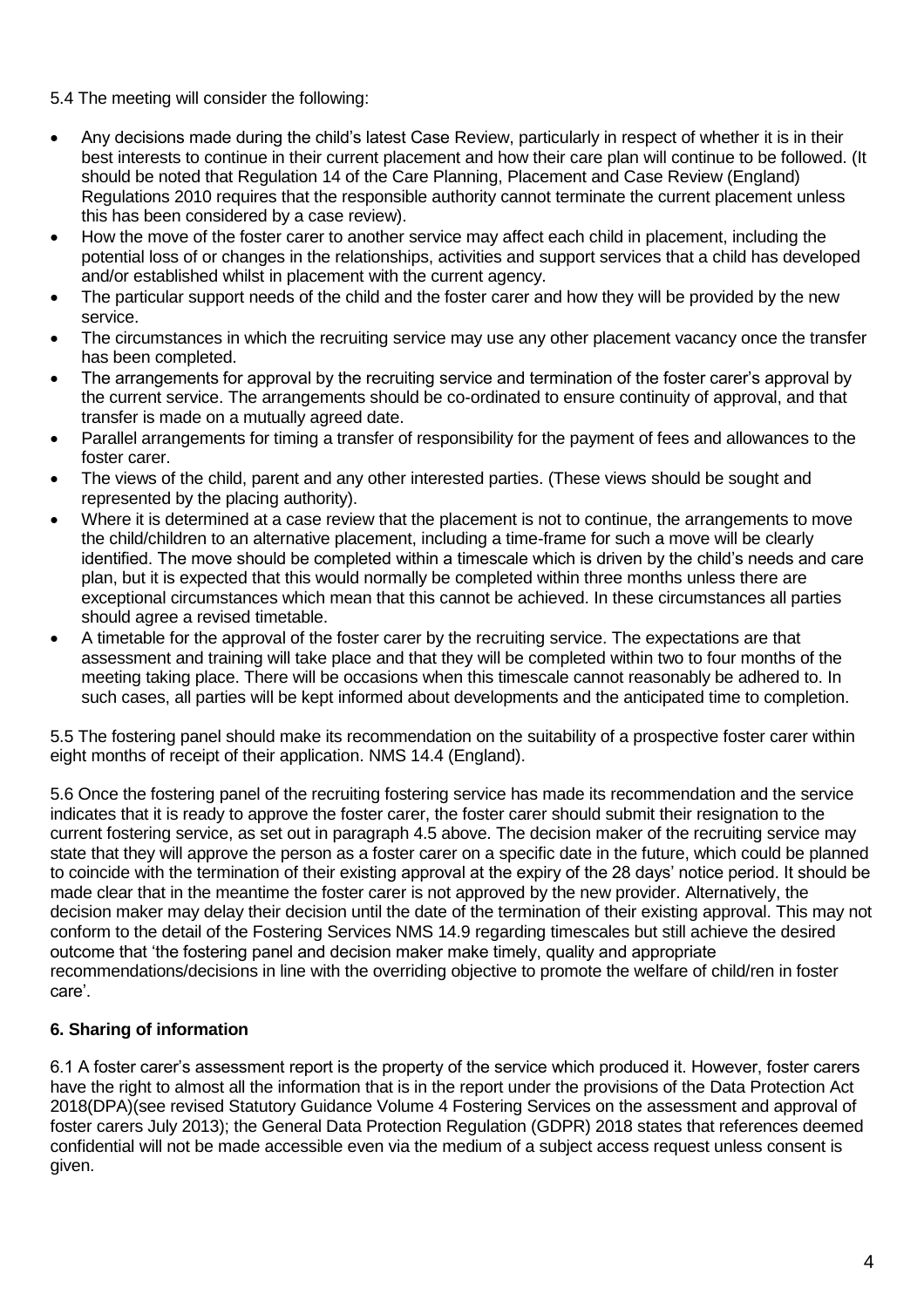Sensitive personal data falls within the "special categories of personal data" provisions as defined by the DPA 2018 and the GDPR (Article 9); which are prohibited from processing unless specified exemptions apply, for example in the provision and/or management of social care. These categories of data require greater protection and include racial or ethnic origin, health, political opinions, religious or philosophical beliefs, or trade union membership, genetics, biometrics (where used for ID purposes) and data concerning a person's sex life or sexual orientation. See [DPA 2018 Schedule 1.](http://www.legislation.gov.uk/ukpga/2018/12/schedule/1/enacted)

It is imperative to ensure that foster carers and, where relevant, members of their household fully understand the implications of sharing information pertaining to them; this includes why their information is to be shared, what information will be shared, who will see/have access to their information and the purpose to which the information will be put.

6.2 Provided that the explicit and informed consent of all parties involved has been given, the sharing of information held in existing records about a foster carer or adopter for the purposes of informing a new assessment of a person's suitability to foster or adopt is permitted; see Regulation 32(6) of the 2011 Fostering Regulations and regulation 42(1) of the Adoption Agencies Regulations 2005. It is recommended that the applicant's (and where relevant, members of their household) consent is provided in writing and passed to the service which holds the record at the same time as the request to view the record is made.

6.3 If consent is refused, the current fostering service should consider whether there is any information in the records that is a cause for concern and any such information should be shared, even if consent has been refused (i), (ii), (iii). If there are no concerns and the individual has refused consent information should not be shared.

6.4 The Care Planning, Placement and Case Review and Fostering Services (Miscellaneous Amendments) Regulations 2013 state that under Regulation 26 (1A) (b) where a person has been a foster carer within the preceding twelve months approved by another fostering service provider the recruiting fostering service must request a written reference from that other fostering service provider.

Regulation 26 (1A) (e) states that the recruiting fostering service may, with consent, request access to the relevant case records of a previous fostering service and that the fostering service provider is required to share information as identified in Regulation 32 (6) within 15 working days of request. We recommend that this should wherever practicable include an offer for the recruiting agency to view the files of the current agency and the opportunity to have a conversation with the current supervising social worker.

6.5 In the interest of safeguarding the welfare of children in placement the current service should prepare a comprehensive, accurate reference and arrange access to the relevant case records in respect of the foster carer See 6.4 above re: viewing files. The recruiting service should undertake a comprehensive assessment.

6.6 The recruiting service must request a reference from the current service (see 6.4) on receipt of that request, the current service will provide the recruiting service with a comprehensive written reference as soon as possible (Stage 1 of the Assessment and Approval of foster carers Statutory Guidance).

Unless there are reasons relating to the safeguarding of children that would prevent this, the current service should also provide the foster carer(s) with a copy.

**\_\_\_\_\_\_\_\_\_\_\_\_\_\_\_\_\_\_\_\_\_\_**

<sup>(</sup>i) [Assessment and approval of foster carers: Amendments to the Children Act 1989 Guidance and](https://assets.publishing.service.gov.uk/government/uploads/system/uploads/attachment_data/file/275764/20130522statutory_guidanceassessment_and_approval_of_foster_carers_final.pdf)  [Regulations Volume 4: Fostering Services July 2013](https://assets.publishing.service.gov.uk/government/uploads/system/uploads/attachment_data/file/275764/20130522statutory_guidanceassessment_and_approval_of_foster_carers_final.pdf)

<sup>(</sup>ii) [Information sharing Advice for practitioners providing safeguarding services to children, young](https://assets.publishing.service.gov.uk/government/uploads/system/uploads/attachment_data/file/721581/Information_sharing_advice_practitioners_safeguarding_services.pdf)  [people, parents and carers July 2018](https://assets.publishing.service.gov.uk/government/uploads/system/uploads/attachment_data/file/721581/Information_sharing_advice_practitioners_safeguarding_services.pdf)

<sup>(</sup>iii) [Working Together to Safeguard Children 2018](https://assets.publishing.service.gov.uk/government/uploads/system/uploads/attachment_data/file/779401/Working_Together_to_Safeguard-Children.pdf)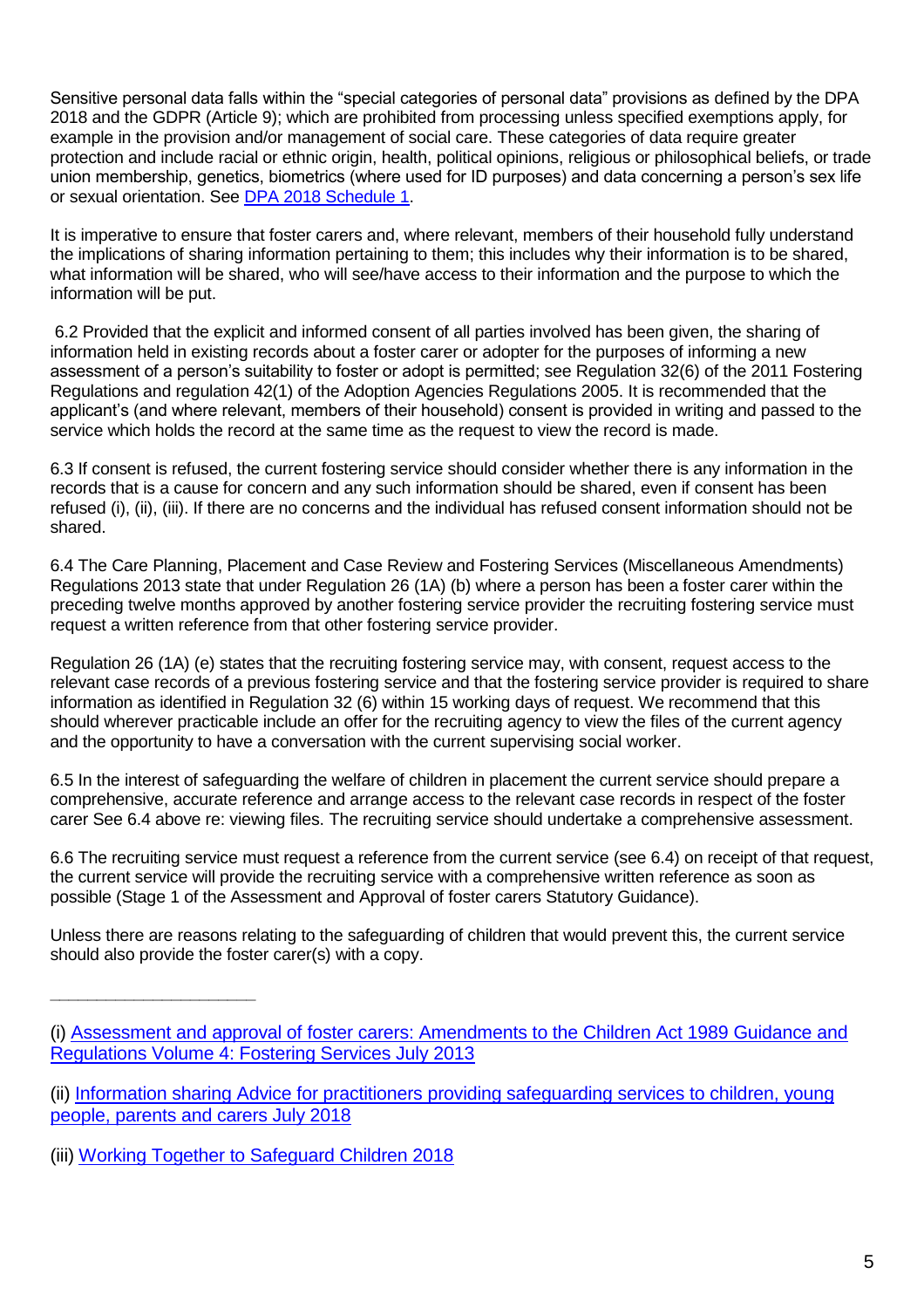6.7 The reference should include the following information about the fostering household:

- Length of registration.
- Current terms of approval (if any) and date this was agreed.
- Variations in approval in the last five years.
- Age, sex and length of stay of all foster children during the last five years.
- Extent to which the foster carers were able to achieve placement objectives.
- Strengths and skills of the foster carers.
- Recent training courses attended by the foster carer/s and skills gained post-approval.
- Date and outcome of any investigation of allegations or concerns, other than unsubstantiated, unfounded or malicious allegations (which paragraph 3.79 of the fostering services Statutory Guidance directs should not be referred to in references).
- Details of any current allegations or concerns.
- The outcomes of the latest annual review.
- Any other information considered to be relevant to the assessment of the person's suitability to foster.

6.8 As stated in 6.4 the recruiting fostering service has the power to request access to records held by the current fostering service and the current fostering service must provide access within 15 working days of a request being received.

The information to be shared should include:

- The report of the original assessment of the person's suitability to foster.
- A copy of the report of the last review of the individual's continuing suitability to foster.
- Any other review report considered useful to understanding the individual's current suitability to foster.
- Details of any concerns about standards of practice and any remedial action to be undertaken and/or completed to address them.
- Details of any allegations made against the foster carer or their household members (see guidance paragraph 3.78 and 3.79 Children Act Volume 4: Fostering Services.)
- Any other permitted information considered to be relevant to the assessment of the person's suitability to foster.

The new provider can take account of information obtained by the existing provider so long as they are satisfied with its quality and continuing relevance. (Fostering Statutory Guidance paragraph 5.30 Volume 4).

This may, for instance, save having to interview again a previous employer or ex-partner who was interviewed in the past to verify facts and where no further information is required.

6.9 It is recommended as good practice that the current agency provide a copy of a foster carer's assessment report to the recruiting service and for the foster carer to have a copy of their assessment report minus any confidential information from third parties.

6.10 The current service should keep the recruiting service updated, in writing, of any significant developments between the issue of the reference and the foster carer's approval by the recruiting service.

6.11 An assessment by the recruiting service should be postponed if the foster carer is subject to a current investigation of allegations, or if there is an investigation relating to significant concerns about their practice, until the outcome of the process is known.

## **7. Training, Support and Development Standards**

7.1 Foster carers should evidence meeting the Training, Support and Development Standards for foster care within the timescales set out in NMS 20.3. The workbook and portfolio of evidence belong to the foster carer and they must be allowed to retain them when transferring services. Most foster carers transferring services should have met the Standards and will be able to provide the new service with their certificate of completion.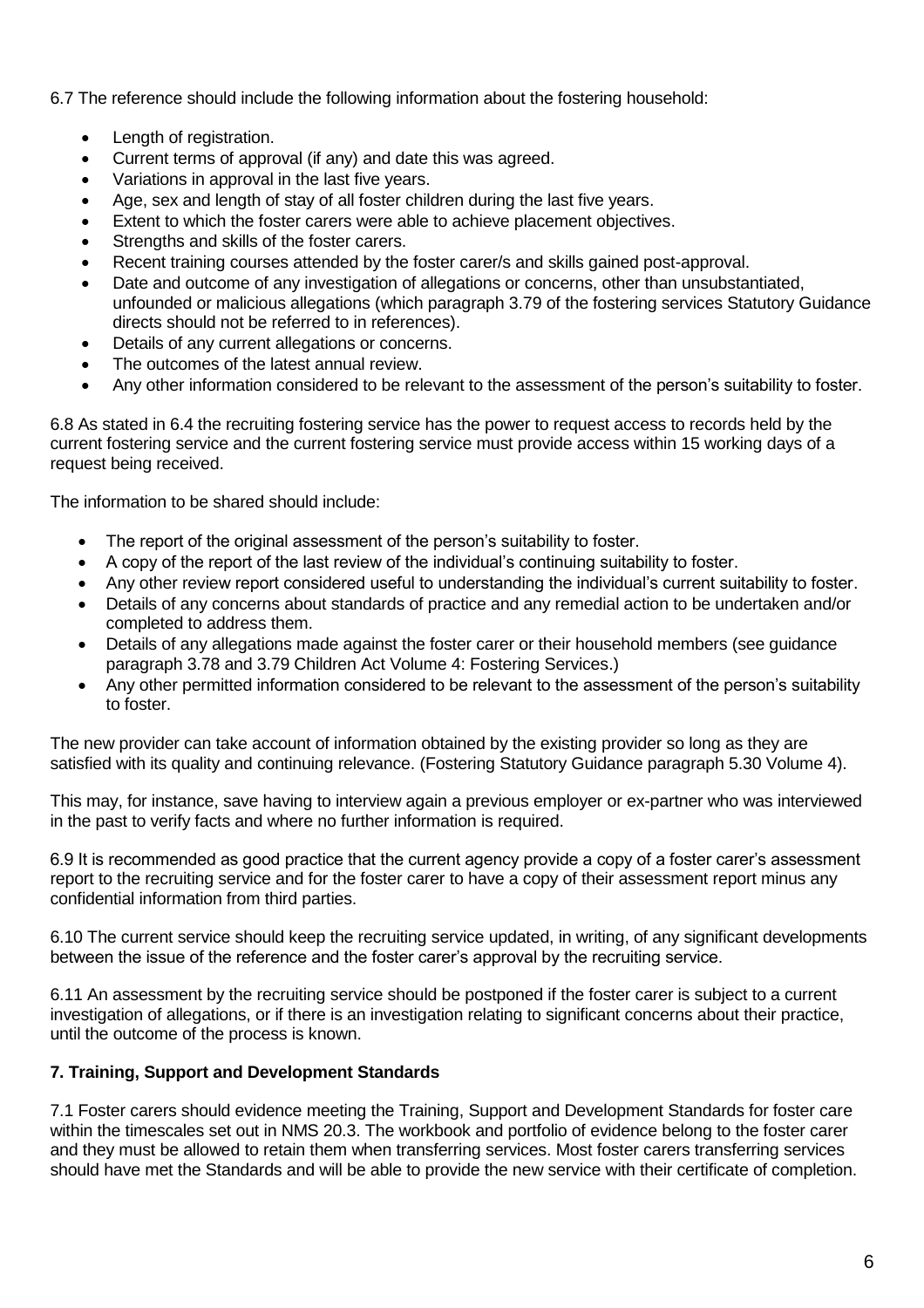As part of their induction to the new service, they will be required to become familiar with the new policies and procedures of the service, even if they have previously evidenced meeting the Standards.

## **8. Payments involving transfers between independent fostering services**

8.1 In the case of a transfer of a foster carer from one independent fostering provider to another, the charge to the local authority for continuing placements will not be any higher than the charges levied by the original service. However, such charges will be subject to the recruiting service's agreed annual, inflation-linked review. The recruiting service should provide a service at an equivalent level to the previous service.

8.2 Should the responsible authority request the provision of additional services, appropriate additional charges may be negotiated and agreed.

## **9. Payments involving transfers between local authority and independent fostering services**

9.1 Where a foster carer transfers from a local authority fostering service to an independent fostering provider (or vice versa) and it is in the best interests of the child for the placement to continue the local authority and independent fostering provider must negotiate an appropriate level of fee. The fee must cover the allowance for the child at a rate which ensures their needs will be adequately met and a fee to the foster carer.

In addition, the agency management fee may be negotiated however, if the recruiting service provider has been accepted by the local authority as part of a framework agreement or other contract for the provision of fostering services then the contracted rate should apply.

## **10. Payments to foster carers**

10.1 Where it is agreed that a child's placement will continue with a foster carer, the recruiting service should, as a minimum, continue to pay the foster carer their current rates of allowances and fees in relation to that placement. These rates should continue to apply for the duration of the placement, subject to any annual agreed increases and movement through the age bands.

### **References**

The Care Planning, Placement and Case review and Fostering Services (Miscellaneous Amendments) Regulations 2013 <http://www.legislation.gov.uk/uksi/2013/984/contents/made>

The Care Planning and Fostering (Miscellaneous Amendments) (England) Regulations 2015 <http://www.legislation.gov.uk/uksi/2015/495/made>

The Fostering Services (England) Regulations 2011 <http://www.legislation.gov.uk/uksi/2011/581/contents/made>

The Care Planning, Placement and Case Review (England) Regulations 2010 <http://www.legislation.gov.uk/uksi/2010/959/contents/made>

The Children Act 1989 Guidance and Regulations, Volume 4: Fostering Services 2011 [https://www.gov.uk/government/uploads/system/uploads/attachment\\_data/file/274220/Children\\_Act\\_1989\\_fost](https://www.gov.uk/government/uploads/system/uploads/attachment_data/file/274220/Children_Act_1989_fostering_services.pdf) [ering\\_services.pdf](https://www.gov.uk/government/uploads/system/uploads/attachment_data/file/274220/Children_Act_1989_fostering_services.pdf)

The Children Act 1989 Guidance and Regulations, Volume 2: Care Planning, Placement and Case Review [https://www.gov.uk/government/uploads/system/uploads/attachment\\_data/file/441643/Children\\_Act\\_Guidance](https://www.gov.uk/government/uploads/system/uploads/attachment_data/file/441643/Children_Act_Guidance_2015.pdf) [\\_2015.pdf](https://www.gov.uk/government/uploads/system/uploads/attachment_data/file/441643/Children_Act_Guidance_2015.pdf)

Assessment and approval of foster carers: Amendments to the Children Act 1989 Guidance and Regulations Volume 4: Fostering Services: (July 2013)

[https://www.gov.uk/government/uploads/system/uploads/attachment\\_data/file/275764/20130522statutory\\_guid](https://www.gov.uk/government/uploads/system/uploads/attachment_data/file/275764/20130522statutory_guidanceassessment_and_approval_of_foster_carers_final.pdf) anceassessment and approval of foster carers final.pdf